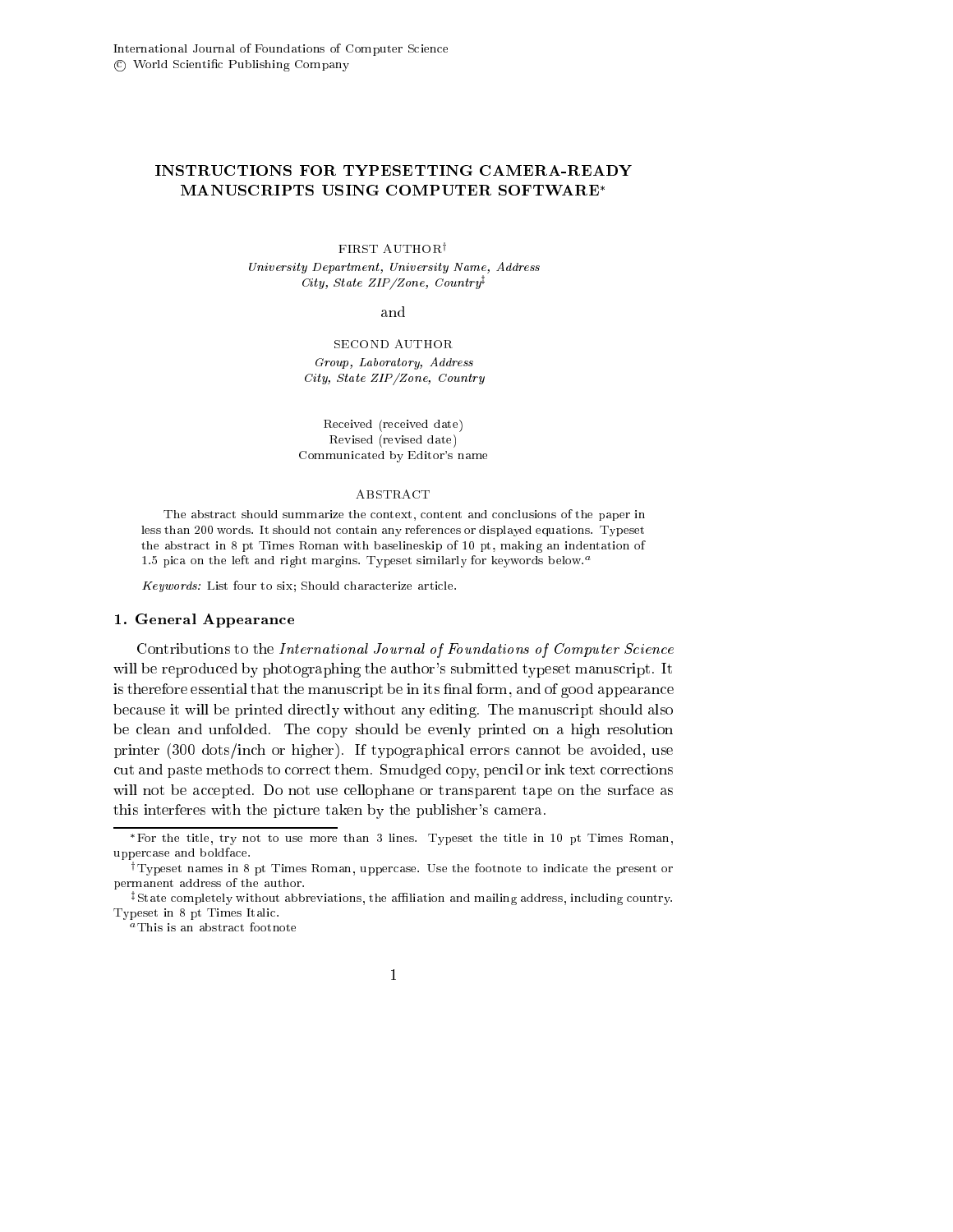## 2. The Main Text

Contributions are to be in English. Authors are encouraged to have their contribution he
ked for grammar. Ameri
an spelling should be used. Abbreviations are allowed but should be spelt out in full when first used. Integers ten and below are to be spelt out. Itali
ize foreign language phrases (e.g. Latin, Fren
h).

The text is to be typeset in 10 pt Times Roman, single spa
ed with baselineskip of 13 pt. Text area (excluding running title) is 5 inches (30 picas) across and 7.8 in
hes (47 pi
as) deep. Final pagination and insertion of running titles will be done by the publisher. Number ea
h page of the manus
ript lightly at the bottom with a blue pencil. Reading copies of the paper can be numbered using any legible means (typewritten or handwritten).

## 3. Major Headings

Major headings should be typeset in boldface with the first letter of important words apitalized.

#### $3.1$  .  $3.1$   $3.1$   $3.1$

Sub-headings should be typeset in italic with the first letter of important words apitalized.

## 3.1.1. Sub-subheadings

Typeset sub-subheadings in medium face and capitalize the first letter of the first word only.

#### 3.2. Numbering and Spa
ing

Se
tions, sub-se
tions and sub-subse
tions are numbered in Arabi
. Use double spacing after major and subheadings, and single spacing after sub-subheadings.

#### 3.3. Lists of Items

Lists may be laid out with each item marked by a dot: one can define the following list formats to be newenvironments.

- item one,
- $\bullet\,$  item two.

Items may also be numbered in lower
ase Roman numerals:

- (i) item one
- (ii) item two
	- (a) Lists within lists an be numbered with lower
	ase Roman letters,
	- (b) second item.

# 4. Equations

# 2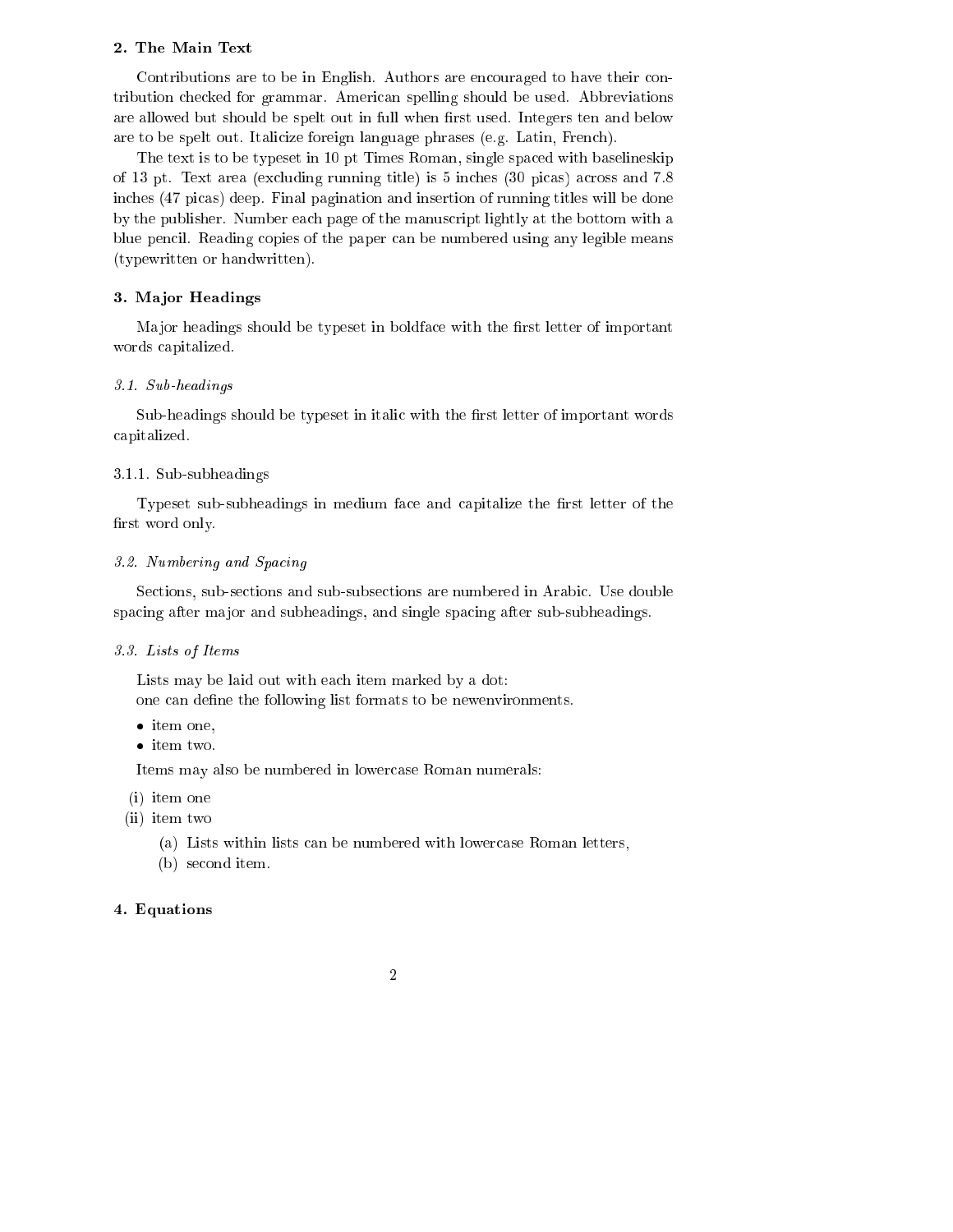Displayed equations should be numbered consecutively in each section, with the number set flush right and enclosed in parentheses.

$$
\mu(n,t) = \frac{\sum_{i=1}^{\infty} 1\,(d_i < t, N(d_i) = n)}{\int_{\sigma=0}^{t} 1\,(N(\sigma) = n)d\sigma} \tag{1}
$$

Equations should be referred to in abbreviated form, e.g. "Eq.(??)" or " $(??)$ ". In multiple-line equations, the number should be given on the last line.

Displayed equations are to be entered on the page width. Standard English letters like x are to appear as  $x$  (italicized) in the text if they are used as mathemati
al symbols. Pun
tuation marks are used at the end of equations as if they appeared directly in the text.

**Theorem 1** Theorems, lemmas, etc. are to be numbered consecutively in the paper. **Proof.** Proofs should end with  $\square$ 

## 5. Illustrations and Photographs

Figures are to be inserted in the text nearest their first reference. Original india ink drawings of glossy prints are preferred. Please send one set of originals with opies. If the author requires the publisher to redu
e the gures, ensure that the figures (including letterings and numbers) are large enough to be clearly seen after reduction. If photographs are to be used, only black and white ones are acceptable.



Figures are to be sequentially numbered in Arabic numerals. The caption must be placed below the figure. Typeset in 8 pt Times Roman with baselineskip of 10 pt. Use double spacing between a caption and the text that follows immediately.

Previously published material must be accompanied by written permission from the author and publisher.

#### 6. Tables

Tables should be inserted in the text as close to the point of reference as possible. Some spa
e should be left above and below the table.

Tables should be numbered sequentially in the text in Arabic numerals. Captions are to be entralized above the tables. Typeset tables and aptions in 8 pt Times Roman with baselineskip of 10 pt.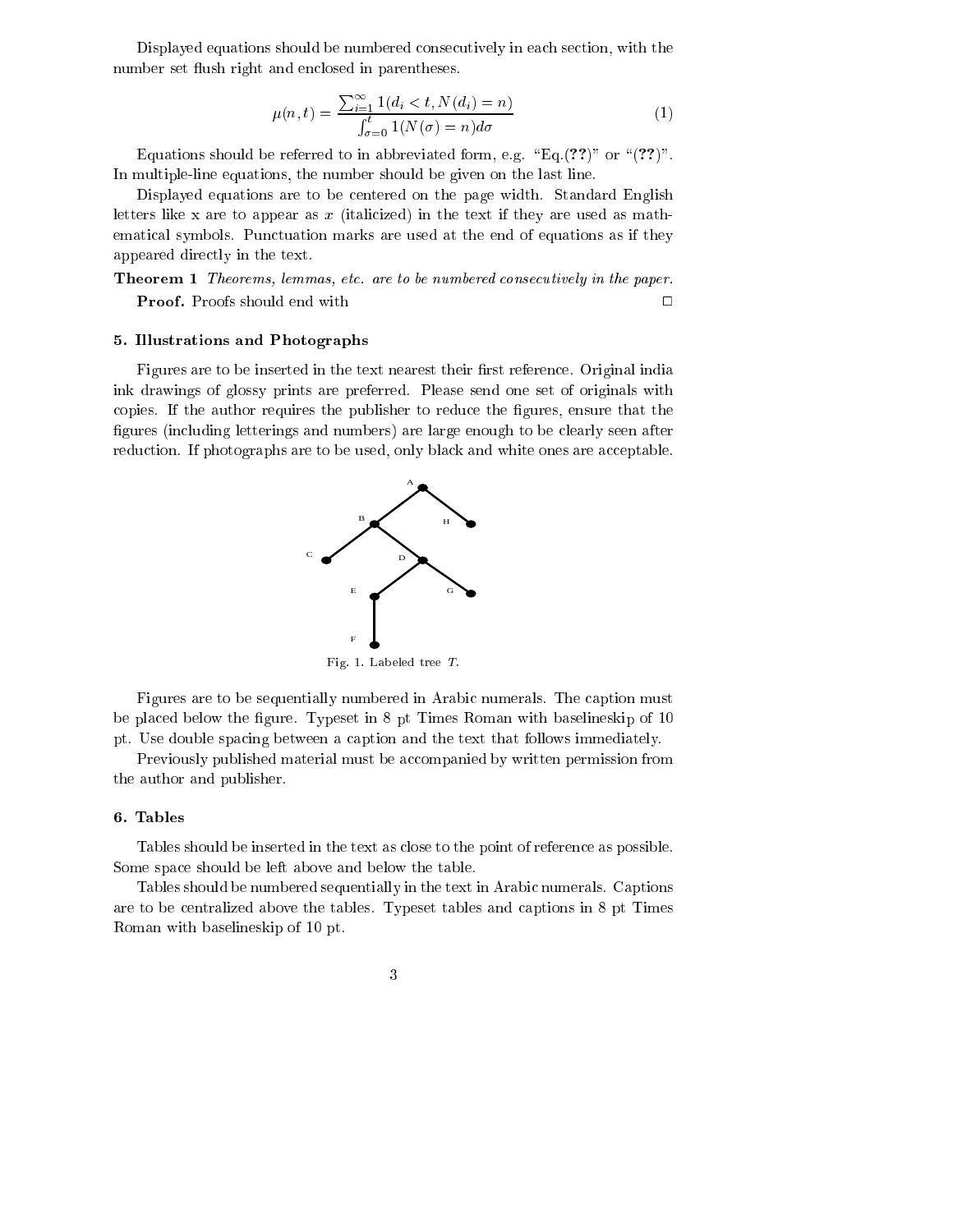Table 1. Number of tests for WFF triple  $NA = 5$ , or  $NA = 8$ . **NP** 

|    |    | 3    | 5    | 8     | 10    |
|----|----|------|------|-------|-------|
| NC | 3  | 1200 | 2000 | 2500  | 3000  |
|    | 5  | 2000 | 2200 | 2700  | 3400  |
|    | 8  | 2500 | 2700 | 16000 | 22000 |
|    | 10 | 3000 | 3400 | 22000 | 28000 |

If tables need to extend over to a second page, the continuation of the table should be preceded by a caption, e.g. "Table 2. Cont'd."

## 7. References

References in the text are to be numbered consecutively in Arabic numerals. They should be listed in alphabetical order of the first author (Use the style shown in the examples listed in References section). They are to be cited in bracketed form, as in this example  $[?,?,?,']$ . Where it might cause ambiguity, cite references in brackets in abbreviated form, e.g. see Refs.  $[?,?]$ . or Refs.  $[?, ?]$ .

### 8. Footnotes

Footnotes should be numbered sequentially in superscript lowercase Roman  $letters<sup>b</sup>$ .

#### Acknowledgements

This section should come before the References. Funding information may also be included here.

## References

- 1. M. J. Beeson, Foundations of Constructive Mathematics (Springer, Berlin, 1985).
- 2. K. L. Clark, "Negations as failure," in Logic and Data Bases, eds. H. Gallaire and J. Winker (Plenum Press, New York, 1973) pp. 293-306.
- 3. D. Dolve, "Unanimity in an unknown and unreliable environment," Proc. 22nd Annual Symposium on Foundations of Computer Science, Nashville, TN, Oct. 1981, pp. 159-168.
- 4. W. L. Gewirtz, "Investigations in the theory of descriptive complexity," Ph. D. Thesis, New York University, 1974.
- 5. M. Joliat, "A simple technique for partial elimination of unit productions from  $LR(k)$ parsers," IEEE Trans. Comput. C-27 (1976) 753-764.
- 6. R. Lorentz and D. B. Benson, "Deterministic and nondeterministic flow-chart interpretations," J. Comput. System Sci. 27 (1983) 400-433.

 $^{b}$  Footnotes should be typeset in 8 pt Times Roman at the bottom of the page.